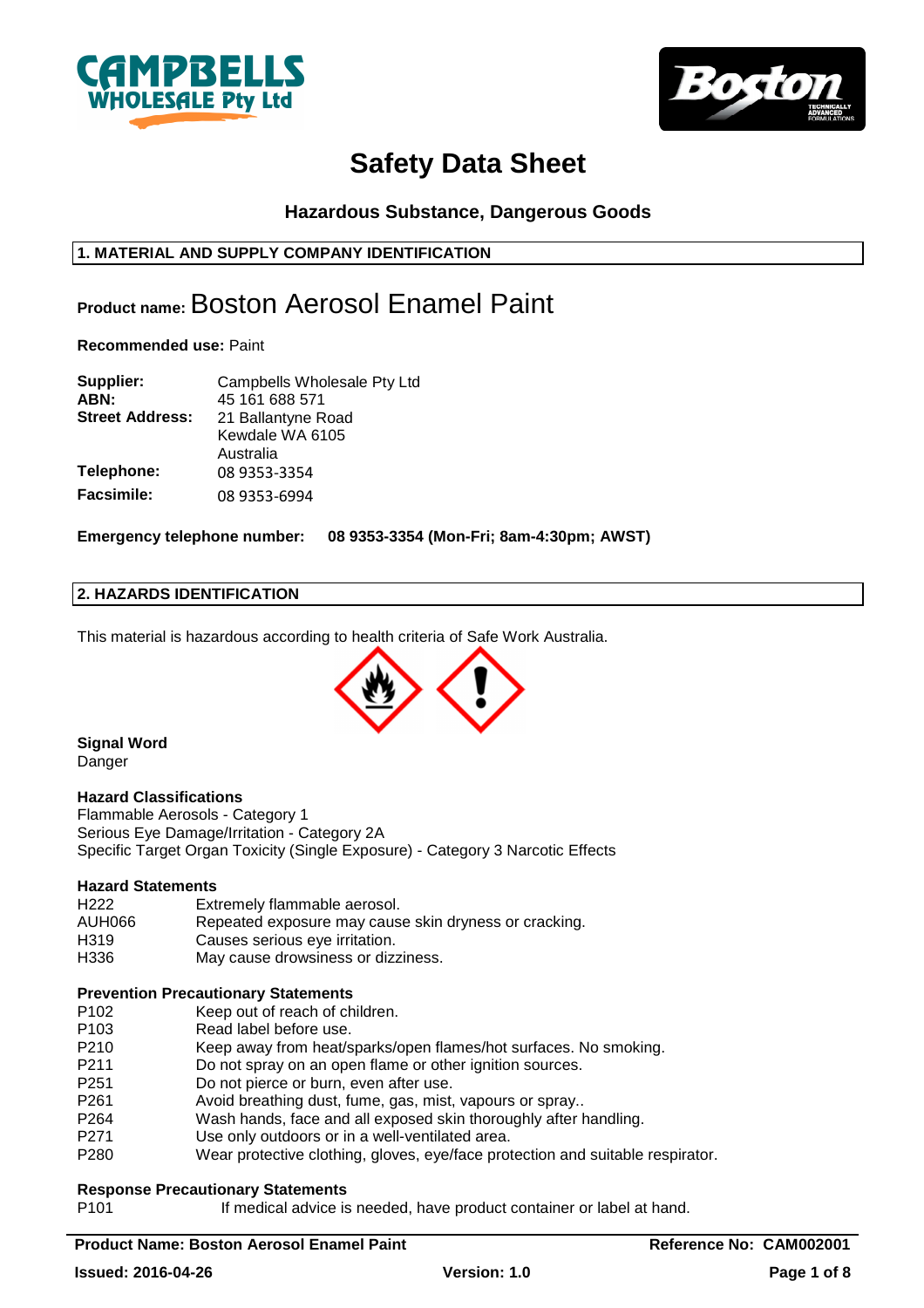



- P304+P340 IF INHALED: Remove victim to fresh air and keep at rest in a position comfortable for breathing. P305+P351+P338 IF IN EYES: Rinse cautiously with water for several minutes. Remove contact lenses, if present and easy to do. Continue rinsing. P312 Call a POISON CENTER or doctor/physician if you feel unwell.
- P337+P313 If eve irritation persists: Get medical advice/attention.

#### **Storage Precautionary Statements**

| Store in a well-ventilated place. Keep container tightly closed.             |
|------------------------------------------------------------------------------|
| Store locked up.                                                             |
| Protect from sunlight. Do not expose to temperatures exceeding 50 °C/122 °F. |
|                                                                              |

#### **Disposal Precautionary Statement**

P501 Dispose of contents/container in accordance with local, regional, national and international regulations.

#### **Poison Schedule:** Not Applicable

#### **DANGEROUS GOOD CLASSIFICATION**

Classified as Dangerous Goods by the criteria of the "Australian Code for the Transport of Dangerous Goods by Road & Rail" and the "New Zealand NZS5433: Transport of Dangerous Goods on Land".

#### **Dangerous Goods Class:** 2.1

| <b>3. COMPOSITION INFORMATION</b>          |          |                   |
|--------------------------------------------|----------|-------------------|
| <b>CHEMICAL ENTITY</b>                     | CAS NO   | <b>PROPORTION</b> |
| Acetic acid, butyl ester                   | 123-86-4 | $10-30%$          |
| Acetic acid, ethyl ester                   | 141-78-6 | $10-30%$          |
| Acetone                                    | 67-64-1  | $1 - 10%$         |
| Cyclohexanone                              | 108-94-1 | $1 - 10 \%$       |
| Dimethyl Ether                             | 115-10-6 | $10-30%$          |
| Ethanol, 2-butoxy-                         | 111-76-2 | $1 - 10 \%$       |
| Ingredients determined to be Non-Hazardous | ٠        | <b>Balance</b>    |
|                                            |          | 100%              |

# **4. FIRST AID MEASURES**

If poisoning occurs, contact a doctor or Poisons Information Centre (Phone Australia 131 126, New Zealand 0800 764 766).

**Inhalation:** Remove victim from exposure - avoid becoming a casualty. Remove contaminated clothing and loosen remaining clothing. Allow patient to assume most comfortable position and keep warm. Keep at rest until fully recovered. Seek medical advice if effects persist.

**Skin Contact:** If skin or hair contact occurs, remove contaminated clothing and flush skin and hair with running water. If swelling, redness, blistering or irritation occurs seek medical assistance. For gross contamination, immediately drench with water and remove clothing. Continue to flush skin and hair with plenty of water (and soap if material is insoluble). For skin burns, cover with a clean, dry dressing until medical help is available. If blistering occurs, do NOT break blisters. If swelling, redness, blistering, or irritation occurs seek medical assistance.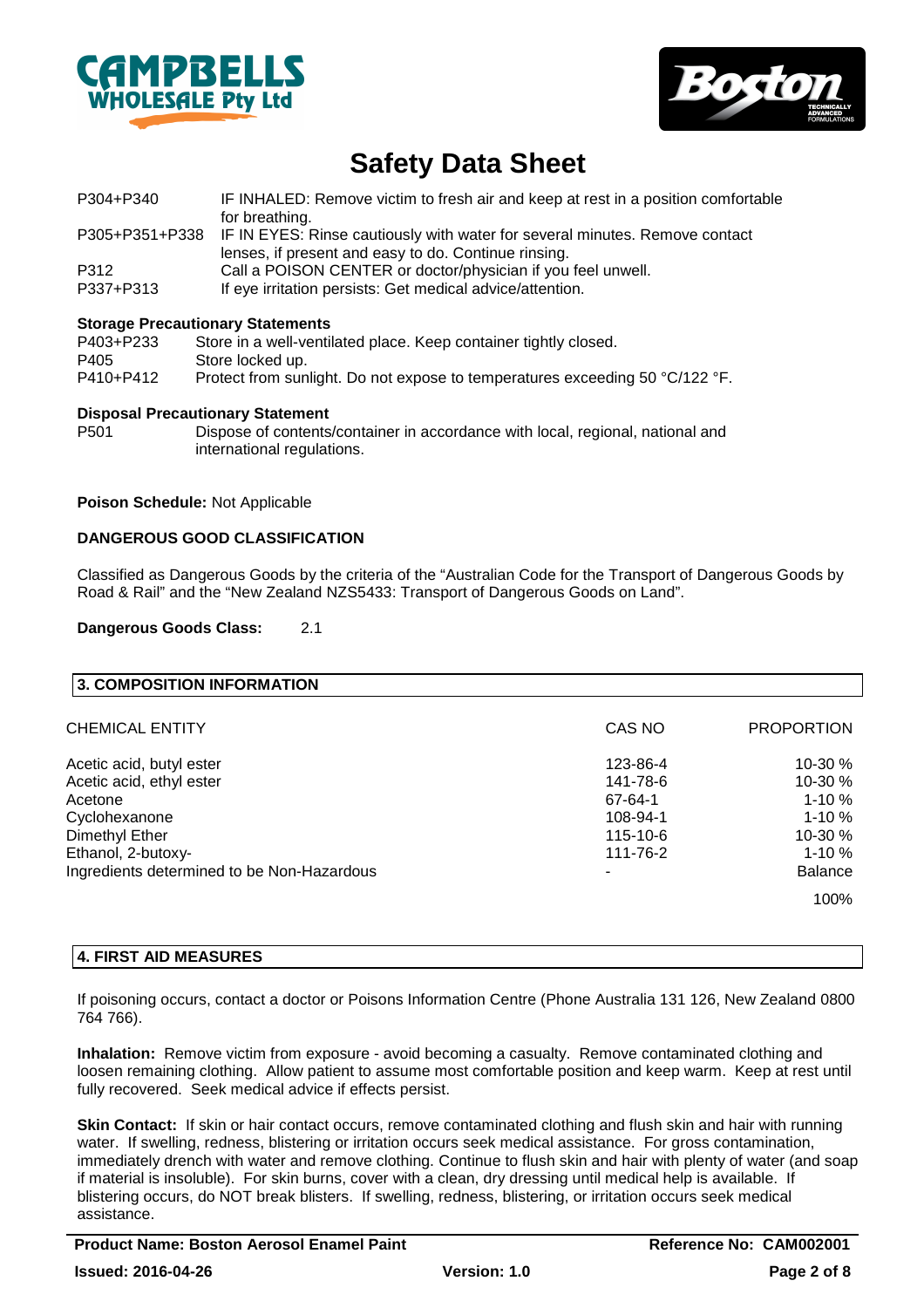



**Eye contact:** If in eyes, hold eyelids apart and flush the eyes continuously with running water. Continue flushing until advised to stop by the Poisons Information Centre or a Doctor; or for at least 15 minutes and transport to Doctor or Hospital.

**Ingestion:** Rinse mouth with water. If swallowed, do NOT induce vomiting. Give a glass of water to drink. Never give anything by the mouth to an unconscious patient. If vomiting occurs give further water. Seek medical advice.

**Notes to physician:** Treat symptomatically.

# **5. FIRE FIGHTING MEASURES**

#### **Hazchem Code:** 2YE

**Suitable extinguishing media:** If material is involved in a fire use water fog (or if unavailable fine water spray), alcohol resistant foam, standard foam, dry agent (carbon dioxide, dry chemical powder).

**Specific hazards:** Extremely flammable aerosol. May form flammable vapour mixtures with air. Flameproof equipment necessary in area where this chemical is being used. Nearby equipment must be earthed. Electrical requirements for work area should be assessed according to AS3000. Vapour may travel a considerable distance to source of ignition and flash back. Avoid all ignition sources. All potential sources of ignition (open flames, pilot lights, furnaces, spark producing switches and electrical equipment etc) must be eliminated both in and near the work area. Do NOT smoke.

**Fire fighting further advice:** Heating can cause expansion or decomposition leading to violent rupture of containers. If safe to do so, remove containers from path of fire. Keep containers cool with water spray. On burning or decomposing may emit toxic fumes. Fire fighters to wear self-contained breathing apparatus and suitable protective clothing if risk of exposure to vapour or products of combustion or decomposition.

# **6. ACCIDENTAL RELEASE MEASURES**

# **SMALL SPILLS**

Wear protective equipment to prevent skin and eve contamination. Avoid inhalation of gas. If safe to do so, isolate the leak. Increase ventilation to assist with dispersion.

# **LARGE SPILLS**

If safe to do so, shut off all possible sources of ignition. Clear area of all unprotected personnel. Use a spark-free shovel. If safe to do so, isolate the leak. Increase ventilation to assist with dispersion. If contamination of crops, sewers or waterways has occurred advise local emergency services.

#### **Dangerous Goods – Initial Emergency Response Guide No:** 49

# **7. HANDLING AND STORAGE**

**Handling:** Avoid eye contact and repeated or prolonged skin contact. Avoid inhalation of vapour, mist or aerosols.

**Storage:** Store in a cool, dry, well-ventilated place and out of direct sunlight. Store away from foodstuffs. Store away from incompatible materials described in Section 10. Store away from sources of heat and/or ignition. Store locked up. Do not expose to temperatures exceeding 50 °C/122 °F Keep containers closed when not in use - check regularly for leaks.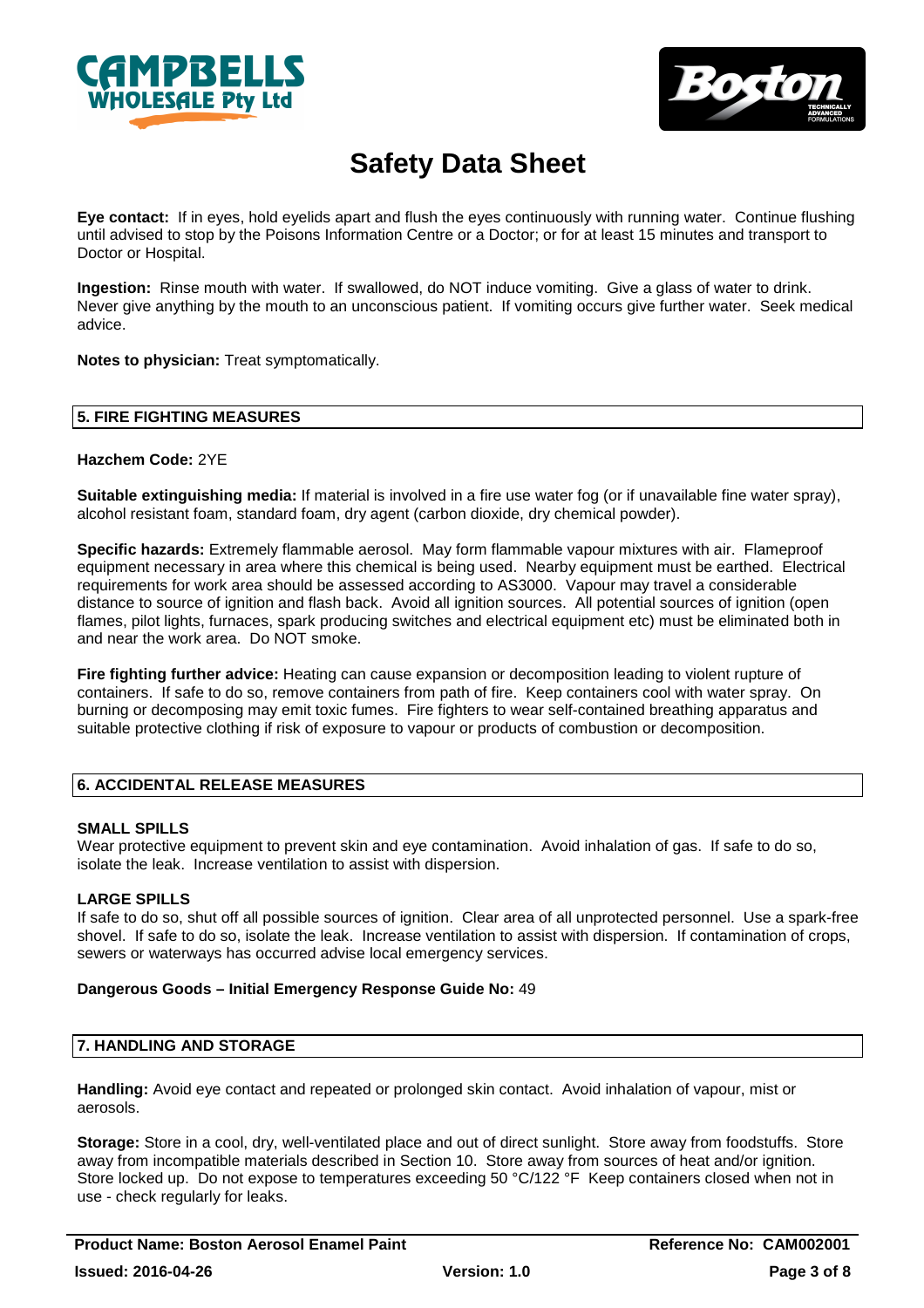



This material is classified as a Division 2.1 Flammable Gas as per the criteria of the "Australian Code for the Transport of Dangerous Goods by Road & Rail" and/or the "New Zealand NZS5433: Transport of Dangerous Goods on Land" and must be stored in accordance with the relevant regulations.

# **8. EXPOSURE CONTROLS / PERSONAL PROTECTION**

#### **National occupational exposure limits:**

|                          | TWA |       | <b>STEL</b> |       | <b>NOTICES</b> |
|--------------------------|-----|-------|-------------|-------|----------------|
|                          | ppm | mq/m3 | ppm         | mq/m3 |                |
| 2-Butoxyethanol 111-76-2 | 20  | 96.9  | 50          | 242   | Sk             |
| Acetone 67-64-1          | 500 | 1185  | 1000        | 2375  |                |
| Cyclohexanone 108-94-1   | 25  | 100   |             |       | Sk             |
| Dimethyl ether 115-10-6  | 400 | 760   | 500         | 950   |                |
| Ethyl acetate 141-78-6   | 200 | 720   | 400         | 1440  |                |
| n-Butyl acetate 123-86-4 | 150 | 713   | 200         | 950   |                |

As published by Safe Work Australia.

TWA - The time-weighted average airborne concentration over an eight-hour working day, for a five-day working week over an entire working life.

STEL (Short Term Exposure Limit) - the average airborne concentration over a 15 minute period which should not be exceeded at any time during a normal eight-hour workday.

'Sk' Notice - absorption through the skin may be a significant source of exposure. The exposure standard is invalidated if such contact should occur.

These Exposure Standards are guides to be used in the control of occupational health hazards. All atmospheric contamination should be kept too as low a level as is workable. These exposure standards should not be used as fine dividing lines between safe and dangerous concentrations of chemicals. They are not a measure of relative toxicity.

If the directions for use on the product label are followed, exposure of individuals using the product should not exceed the above standard. The standard was created for workers who are routinely, potentially exposed during product manufacture.

**Biological Limit Values:** As per the "National Model Regulations for the Control of Workplace Hazardous Substances (Safe Work Australia)" the ingredients in this material do not have a Biological Limit Allocated.

**Engineering Measures:** Ensure ventilation is adequate to maintain air concentrations below Exposure Standards. Use only in well ventilated areas. Use with local exhaust ventilation or while wearing appropriate respirator.

**Personal Protection Equipment:** SAFETY SHOES, OVERALLS, GLOVES, CHEMICAL GOGGLES, RESPIRATOR.

Wear safety shoes, overalls, gloves, chemical goggles, respirator. Use with adequate ventilation. If inhalation risk exists wear organic vapour/particulate respirator meeting the requirements of AS/NZS 1715 and AS/NZS 1716.Available information suggests that gloves made from butyl rubber should be suitable for intermittent contact. However, due to variations in glove construction and local conditions, the user should make a final assessment. Always wash hands before smoking, eating, drinking or using the toilet. Wash contaminated clothing and other protective equipment before storing or re-using.

**Hygiene measures:** Keep away from food, drink and animal feeding stuffs. When using do not eat, drink or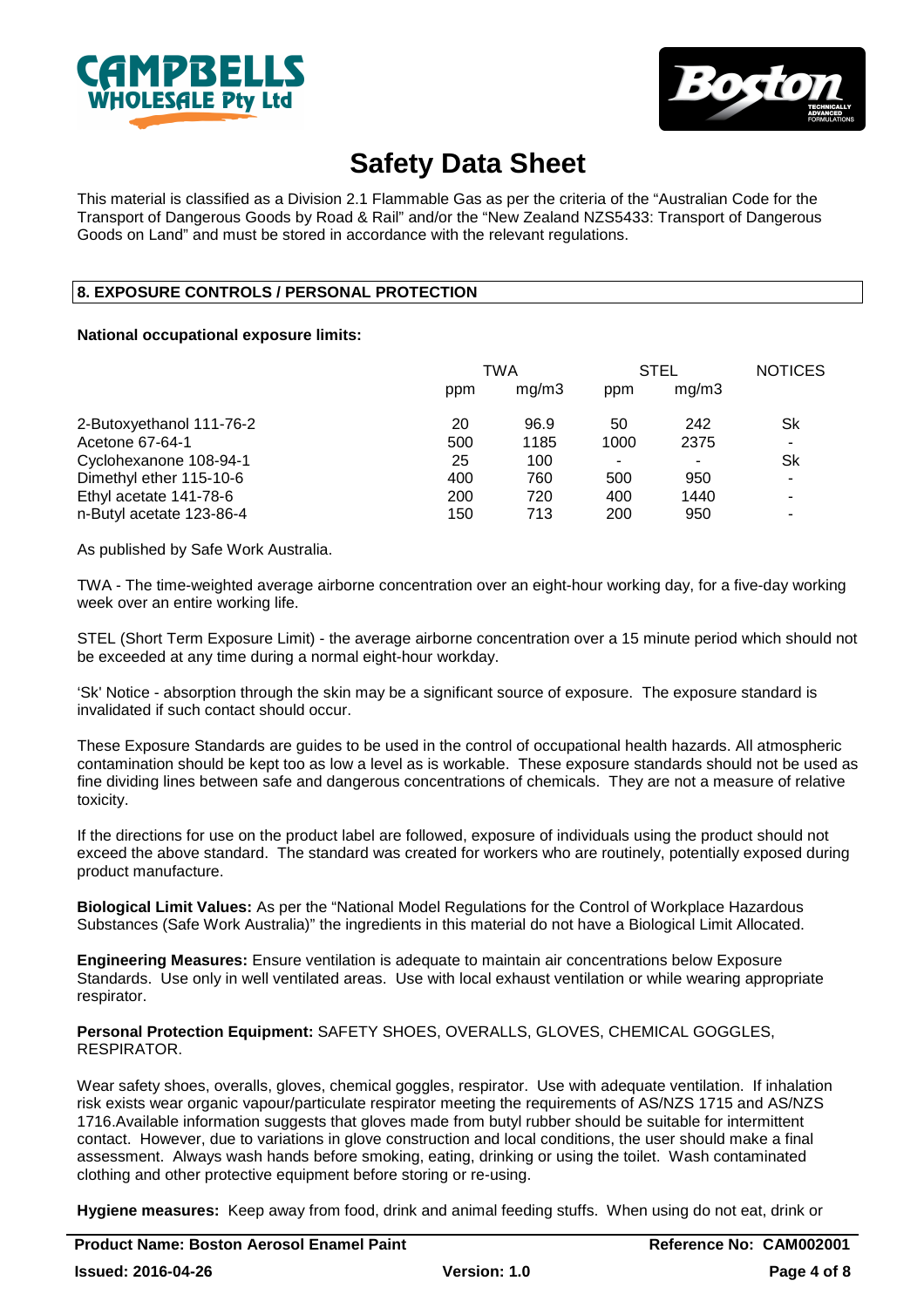



smoke. Wash hands prior to eating, drinking or smoking. Avoid contact with clothing. Avoid eye contact and repeated or prolonged skin contact. Avoid inhalation of vapour, mist or aerosols. Ensure that eyewash stations and safety showers are close to the workstation location.

### **9. PHYSICAL AND CHEMICAL PROPERTIES**

| Form:   | Aerosol                      |
|---------|------------------------------|
| Colour: | Coloured                     |
| Odour:  | Characteristic solvent odour |

| Solubility:<br>Specific Gravity (20 °C): | Insolube in water, soluble in hydrocarbons<br>N Av |
|------------------------------------------|----------------------------------------------------|
| Density:                                 | 1.02 $g/mL$                                        |
| <b>Relative Vapour Density (air=1):</b>  | >1                                                 |
| Vapour Pressure (20 °C):                 | N Av                                               |
| Flash Point (°C):                        | < 0                                                |
| <b>Flammability Limits (%):</b>          | N Av                                               |
| Autoignition Temperature (°C):           | N Av                                               |
| Melting Point/Range (°C):                | < 0                                                |
| Boiling Point/Range (°C):                | <0                                                 |
| pH:                                      | N App                                              |
| <b>Viscosity:</b>                        | N Av                                               |
| Total VOC (g/Litre):                     | $<$ 50%w/w                                         |

(Typical values only - consult specification sheet)  $N Av = Not available$ ,  $N App = Not applicable$ 

# **10. STABILITY AND REACTIVITY**

**Chemical stability:** This material is thermally stable when stored and used as directed.

**Conditions to avoid:** Elevated temperatures and sources of ignition.

**Incompatible materials:** Oxidising agents.

**Hazardous decomposition products:** Oxides of carbon and nitrogen, smoke and other toxic fumes.

**Hazardous reactions:** No known hazardous reactions.

# **11. TOXICOLOGICAL INFORMATION**

No adverse health effects expected if the product is handled in accordance with this Safety Data Sheet and the product label. Symptoms or effects that may arise if the product is mishandled and overexposure occurs are:

### **Acute Effects**

**Inhalation:** Material may be an irritant to mucous membranes and respiratory tract. Inhalation of vapour can result in headaches, dizziness and possible nausea. Inhalation of high concentrations can produce central nervous system depression, which can lead to loss of co-ordination, impaired judgement and if exposure is prolonged, unconsciousness.

**Skin contact:** Contact with skin may result in irritation.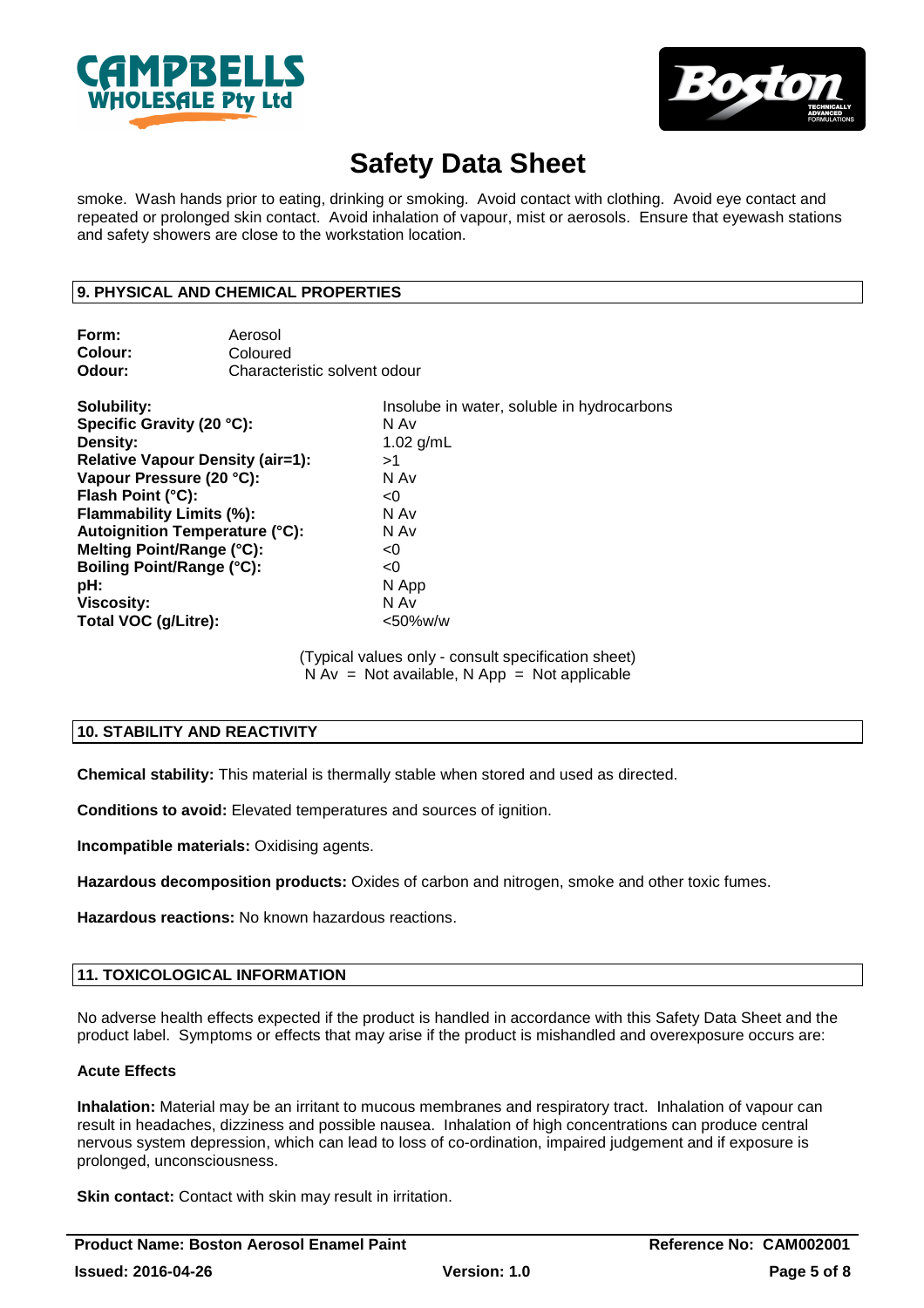



**Ingestion:** Swallowing can result in nausea, vomiting and irritation of the gastrointestinal tract.

**Eye contact:** An eye irritant.

#### **Acute toxicity**

**Inhalation:** This material has been classified as non-hazardous. Acute toxicity estimate (based on ingredients): >20,000 ppm

**Skin contact:** This material has been classified as non-hazardous. Acute toxicity estimate (based on ingredients): >2,000 mg/Kg

**Ingestion:** This material has been classified as non-hazardous. Acute toxicity estimate (based on ingredients): >2,000 mg/Kg

**Corrosion/Irritancy:** Eye: this material has been classified as a Category 2A Hazard (reversible effects to eyes). Skin: this material has been classified as not corrosive or irritating to skin.

**Sensitisation:** Inhalation: this material has been classified as not a respiratory sensitiser. Skin: this material has been classified as not a skin sensitiser.

**Aspiration hazard:** This material has been classified as non-hazardous.

**Specific target organ toxicity (single exposure):** This material has been classified as a Category 3 Hazard. Exposure via inhalation may result in depression of the central nervous system.

### **Chronic Toxicity**

**Mutagenicity:** This material has been classified as non-hazardous.

**Carcinogenicity:** This material has been classified as non-hazardous.

**Reproductive toxicity (including via lactation):** This material has been classified as non-hazardous.

**Specific target organ toxicity (repeat exposure):** This material has been classified as non-hazardous.

# **12. ECOLOGICAL INFORMATION**

Avoid contaminating waterways.

**Acute aquatic hazard:** This material has been classified as non-hazardous. Acute toxicity estimate (based on ingredients): >100 mg/L

**Long-term aquatic hazard:** This material has been classified as non-hazardous. Non-rapidly or rapidly degradable substance for which there are adequate chronic toxicity data available OR in the absence of chronic toxicity data, Acute toxicity estimate (based on ingredients): >100 mg/L, where the substance is not rapidly degradable and/or BCF < 500 and/or  $log K_{ow}$  < 4.

**Ecotoxicity:** No information available.

**Persistence and degradability:** No information available.

**Bioaccumulative potential:** No information available.

**Mobility:** No information available.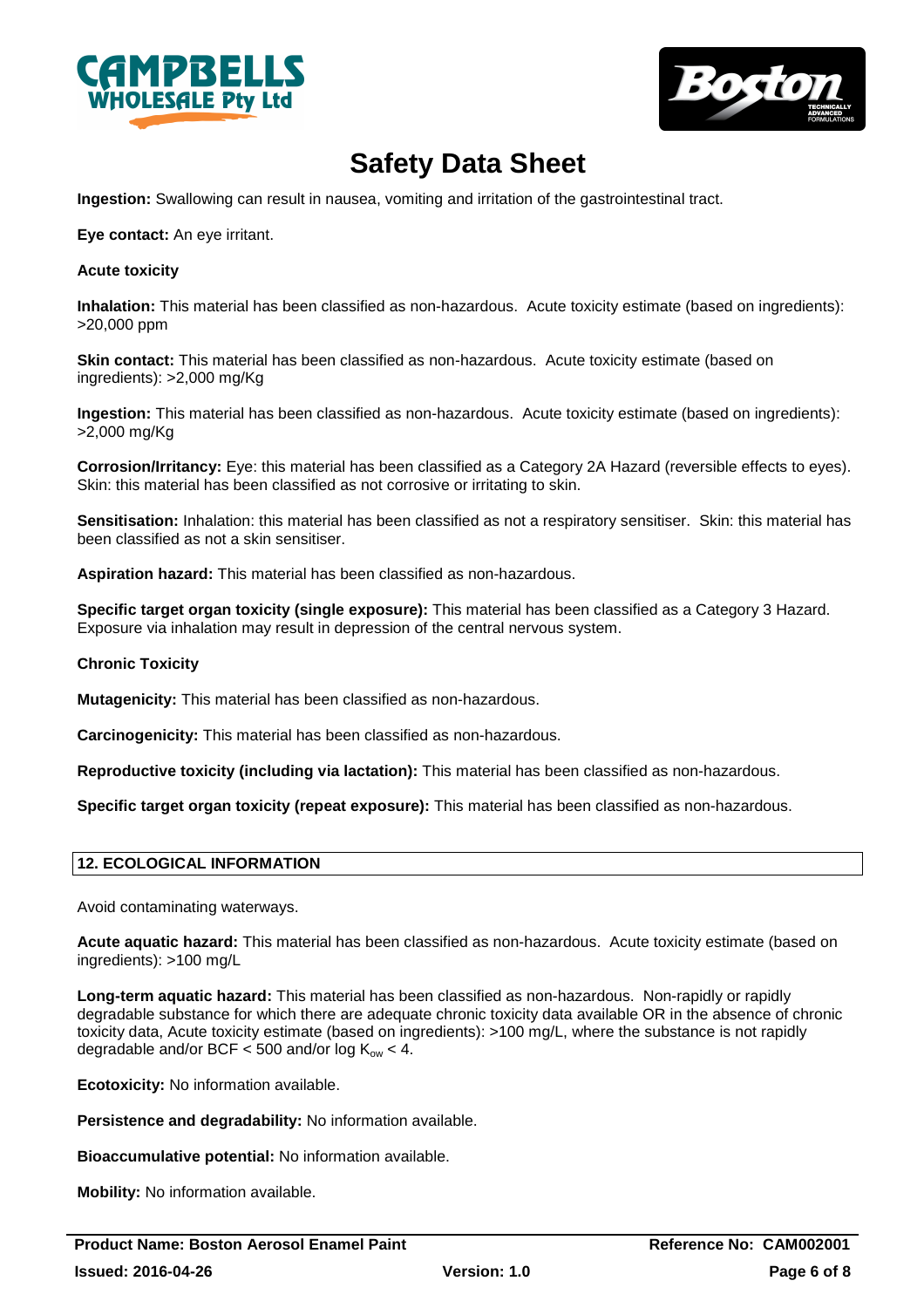



# **13. DISPOSAL CONSIDERATIONS**

Persons conducting disposal, recycling or reclamation activities should ensure that appropriate personal protection equipment is used, see "Section 8. Exposure Controls and Personal Protection" of this SDS.

If possible material and its container should be recycled. If material or container cannot be recycled, dispose in accordance with local, regional, national and international Regulations.

#### **14. TRANSPORT INFORMATION**

#### **ROAD AND RAIL TRANSPORT**

Classified as Dangerous Goods by the criteria of the "Australian Code for the Transport of Dangerous Goods by Road & Rail" and the "New Zealand NZS5433: Transport of Dangerous Goods on Land".

| UN No:                              | 1950 |
|-------------------------------------|------|
| Dangerous Goods Class:              | 21   |
| <b>Packing Group:</b>               | None |
| <b>Hazchem Code:</b>                | 2YF  |
| <b>Emergency Response Guide No:</b> | 49   |

#### **Proper Shipping Name:** AEROSOLS

**Segregation Dangerous Goods:** Not to be loaded with explosives (Class 1), flammable liquids (Class 3), if both are in bulk, flammable solids (Class 4.1), spontaneously combustible substances (Class 4.2), dangerous when wet substances (Class 4.3), oxidising agents (Class 5.1), organic peroxides (Class 5.2) or radioactive substances (Class 7). Exemptions may apply.

#### **MARINE TRANSPORT**

Classified as Dangerous Goods by the criteria of the International Maritime Dangerous Goods Code (IMDG Code) for transport by sea. This material is classified as a Marine Pollutant (P) according to the International Maritime Dangerous Goods Code.



**UN No:** 1950 **Dangerous Goods Class:** 2.1 **Packing Group:** None

**Proper Shipping Name:** AEROSOLS

# **AIR TRANSPORT**

Classified as Dangerous Goods by the criteria of the International Air Transport Association (IATA) Dangerous Goods Regulations for transport by air.